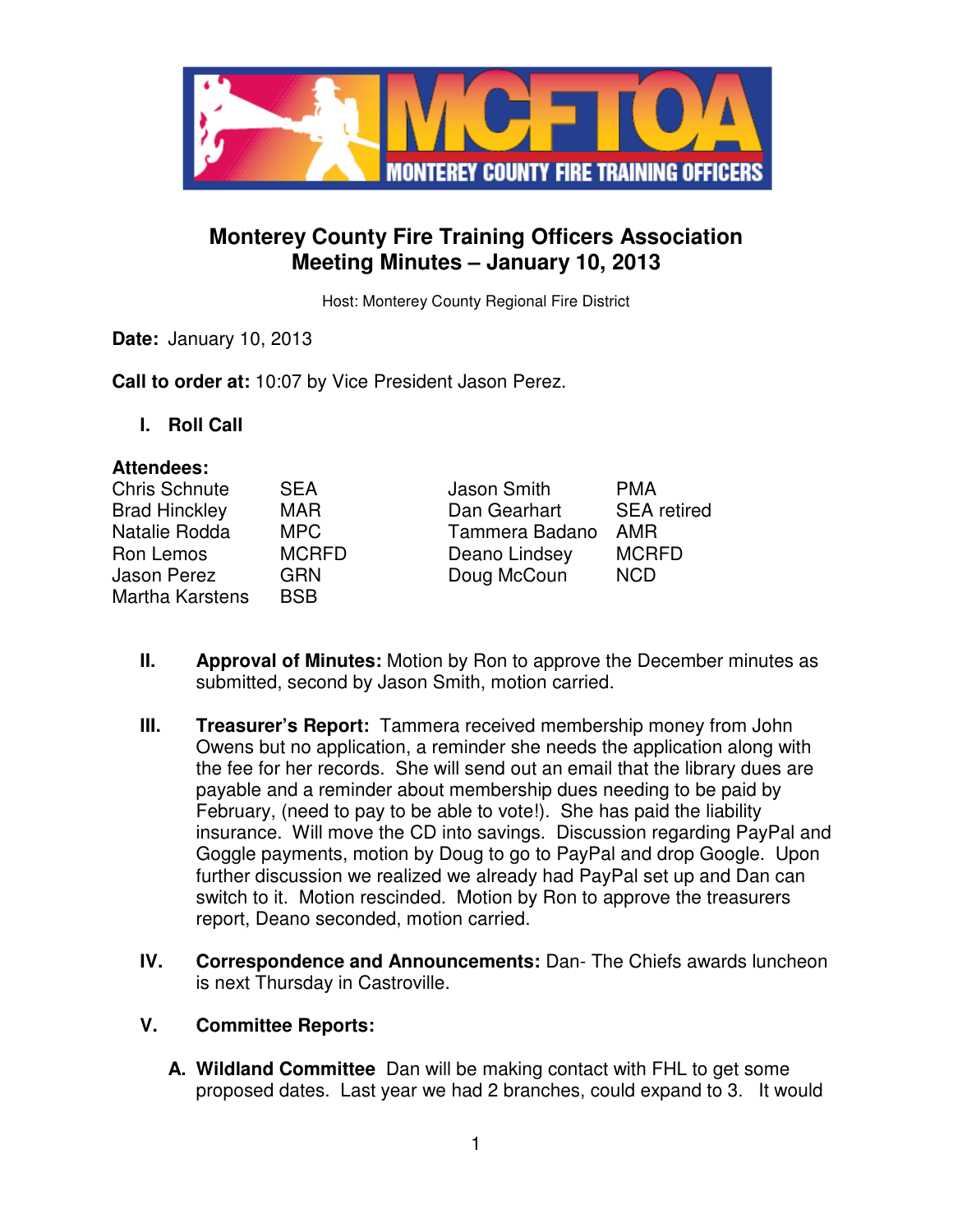

increase the cost and need for personnel. He recommends we stay at 2 for now unless we get a large amount of interest, we all agreed. Discussion on sending inexperienced personnel, the departments need to have at least the basics for them and could include one person along with an experienced engine company. We will do 3 days again, no fees, leave everything as is for now. Need to keep repeating at Chief's the need for support by sending personnel.

**B. Fire Library** Deano- The Art of Reading Smoke is on the way. Ron is waiting for confirmation that the CPR center is a go, already a delay in receiving the instructor cards, then he will purchase the books and the AED trainer. He priced a trainer at \$289.

## **C. Programs/Training Classes**

a. Deano was contacted by Ron Moore about auto ex. He will be in California in February, probably too soon to schedule a class. Mr. Babbitt cannot do one until wildland season and we will be too busy then. We will look at doing one in the fall, Deano to get prices from both.

- b. Ag-Ex- No report.
- c. UASI cost offset- No report.
- d. FF safety and survival- The flyer has gone out to Monterey County departments only. Apparently we have a conflict with the Feb. 25 and 26 dates, the tower is double booked, Deano to get back to us.
- **D. Website** Dan reported the web site is doing fine, he went to a Google based statistic program. We got over 600 "visits" in December. He will change the picture on the home page.
- **E. Fire Academy** No report.
- **F. Fire Chiefs Liaison Report** Dan reporting, the meeting was held in Big Sur. Topics discussed were FIRESCAPE, social media, fire investigators, dispatching, GAA, NGEN and EMS.

#### **VI. Old Business**

- a. What to do about a President? We have no one stepping forward, everyone is busy. For now, each month a Board member can run the meeting if Jason is unable to make it. Take off agenda.
- b. Chris Knapp presentation-The Nozzle Forward 2 day class. We are waiting for a presentation/request from them. Take off the agenda.
- **VII. New Business** No new business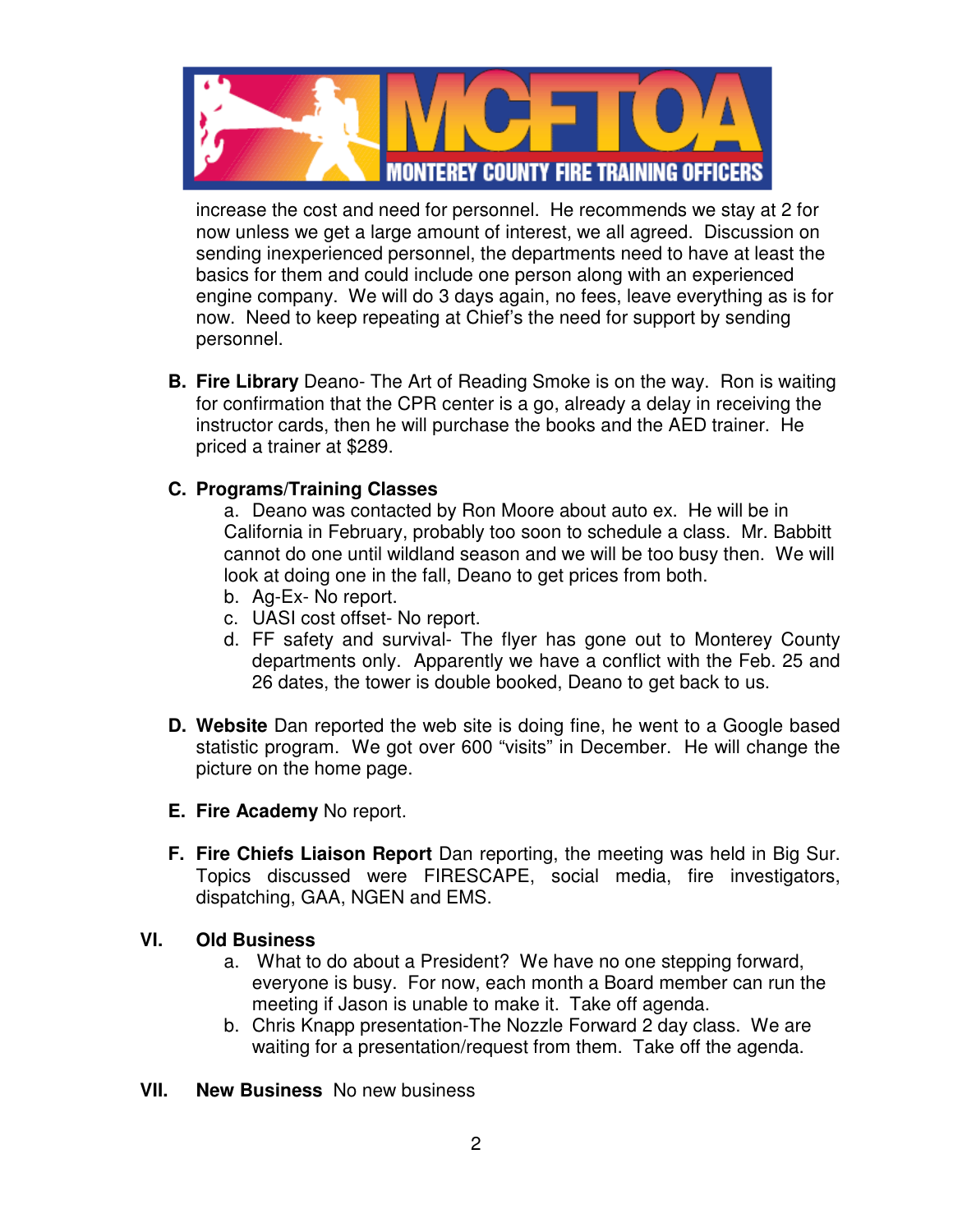

### **VIII. Good of the Order**

Jason Smith- Handed out a flyer with dates the airport will be having trainings with Cal Stars new helicopter. FRR are in over at the County if anyone needs them. Tammera- AMR is moving toward EPCRs and if patient's meds are being written in on the FRR, it may be scanned.

**IX. Adjournment** Meeting adjourned at 11:32, motion by Ron, second by Tammera, motion carried

Next Meeting February 14, 2013.

MPC Public Safety Training Center 2642 Colonel Durham Street Seaside, CA. 93955

#### **Host Big Sur Fire**

Minutes prepared by Martha Karstens.